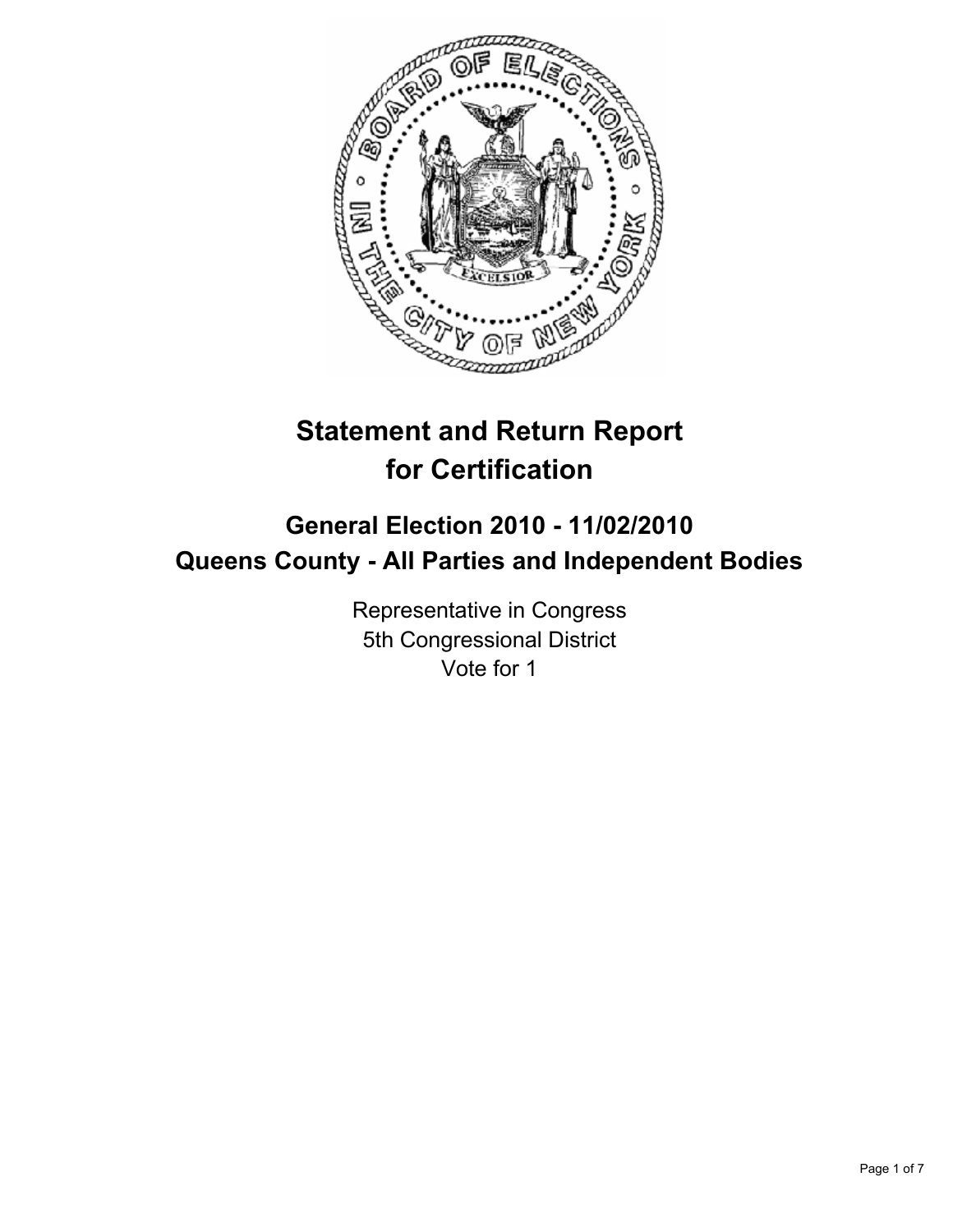

| <b>PUBLIC COUNTER</b>                     | 11,903 |
|-------------------------------------------|--------|
| <b>EMERGENCY</b>                          | 0      |
| ABSENTEE/MILITARY                         | 268    |
| <b>FEDERAL</b>                            | 58     |
| <b>AFFIDAVIT</b>                          | 123    |
| <b>Total Ballots</b>                      | 12,352 |
| <b>GARY L ACKERMAN (DEMOCRATIC)</b>       | 7,598  |
| JAMES MILANO (REPUBLICAN)                 | 2,420  |
| <b>GARY L ACKERMAN (INDEPENDENCE)</b>     | 217    |
| JAMES MILANO (CONSERVATIVE)               | 254    |
| <b>GARY L ACKERMAN (WORKING FAMILIES)</b> | 313    |
| ELIZABETH BERNEY (TAX REVOLT)             | 104    |
| BEN ROSENTHAL (WRITE-IN)                  | 1      |
| DAN HALLORAN (WRITE-IN)                   | 1      |
| ELIZABETH WARREN (WRITE-IN)               | 1      |
| NO NAME (WRITE-IN)                        | 3      |
| <b>Total Votes</b>                        | 10,912 |
| Unrecorded                                | 1,440  |

| <b>PUBLIC COUNTER</b>                     | 16,443         |
|-------------------------------------------|----------------|
| <b>EMERGENCY</b>                          | 0              |
| <b>ABSENTEE/MILITARY</b>                  | 423            |
| <b>FEDERAL</b>                            | 70             |
| <b>AFFIDAVIT</b>                          | 107            |
| <b>Total Ballots</b>                      | 17,043         |
| <b>GARY L ACKERMAN (DEMOCRATIC)</b>       | 10,010         |
| JAMES MILANO (REPUBLICAN)                 | 4,268          |
| GARY L ACKERMAN (INDEPENDENCE)            | 405            |
| JAMES MILANO (CONSERVATIVE)               | 576            |
| <b>GARY L ACKERMAN (WORKING FAMILIES)</b> | 665            |
| ELIZABETH BERNEY (TAX REVOLT)             | 170            |
| <b>BOB FRIEDRICH (WRITE-IN)</b>           | 4              |
| CHRIS GARRY (WRITE-IN)                    | 1              |
| JACK MEOFF (WRITE-IN)                     | 1              |
| KENNETH DELLAGUIH (WRITE-IN)              | 1              |
| NO NAME (WRITE-IN)                        | 6              |
| PATRICK DEVANEX (WRITE-IN)                | 1              |
| RALPH NADER (WRITE-IN)                    | 1              |
| SCREW GARY ACKERMAN (WRITE-IN)            | 1              |
| STEPHEN CAFASSO (WRITE-IN)                | $\overline{2}$ |
| <b>Total Votes</b>                        | 16,112         |
| Unrecorded                                | 931            |
|                                           |                |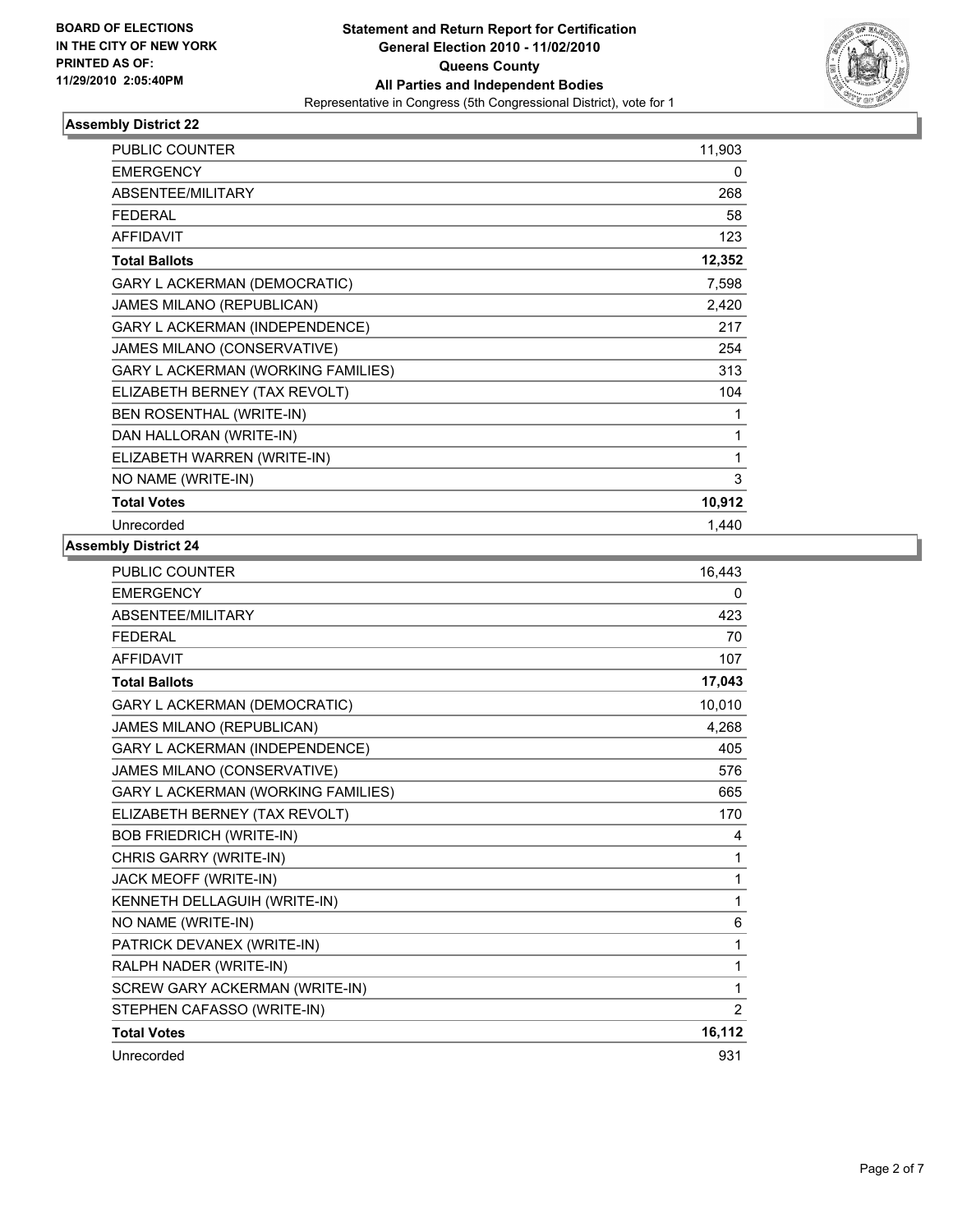

| <b>PUBLIC COUNTER</b>                     | 6,074 |
|-------------------------------------------|-------|
| <b>EMERGENCY</b>                          | 0     |
| ABSENTEE/MILITARY                         | 130   |
| FEDERAL                                   | 36    |
| <b>AFFIDAVIT</b>                          | 54    |
| <b>Total Ballots</b>                      | 6,294 |
| <b>GARY L ACKERMAN (DEMOCRATIC)</b>       | 2,894 |
| <b>JAMES MILANO (REPUBLICAN)</b>          | 2,194 |
| <b>GARY L ACKERMAN (INDEPENDENCE)</b>     | 126   |
| JAMES MILANO (CONSERVATIVE)               | 362   |
| <b>GARY L ACKERMAN (WORKING FAMILIES)</b> | 207   |
| ELIZABETH BERNEY (TAX REVOLT)             | 56    |
| ADAM FRETIS (WRITE-IN)                    | 1     |
| <b>Total Votes</b>                        | 5,840 |
| Unrecorded                                | 454   |

| PUBLIC COUNTER                        | 27,471 |
|---------------------------------------|--------|
| <b>EMERGENCY</b>                      | 0      |
| ABSENTEE/MILITARY                     | 911    |
| <b>FEDERAL</b>                        | 100    |
| <b>AFFIDAVIT</b>                      | 184    |
| <b>Total Ballots</b>                  | 28,666 |
| <b>GARY L ACKERMAN (DEMOCRATIC)</b>   | 14,510 |
| JAMES MILANO (REPUBLICAN)             | 9,389  |
| <b>GARY L ACKERMAN (INDEPENDENCE)</b> | 625    |
| JAMES MILANO (CONSERVATIVE)           | 1,353  |
| GARY L ACKERMAN (WORKING FAMILIES)    | 725    |
| ELIZABETH BERNEY (TAX REVOLT)         | 239    |
| <b>GEDRGE WRIGHT (WRITE-IN)</b>       | 1      |
| JAMES MILONO (WRITE-IN)               | 1      |
| LAW CIAECIO (WRITE-IN)                | 1      |
| MONTGOMERY SUMMA (WRITE-IN)           | 1      |
| NO NAME (WRITE-IN)                    | 6      |
| <b>Total Votes</b>                    | 26,851 |
| Unrecorded                            | 1,815  |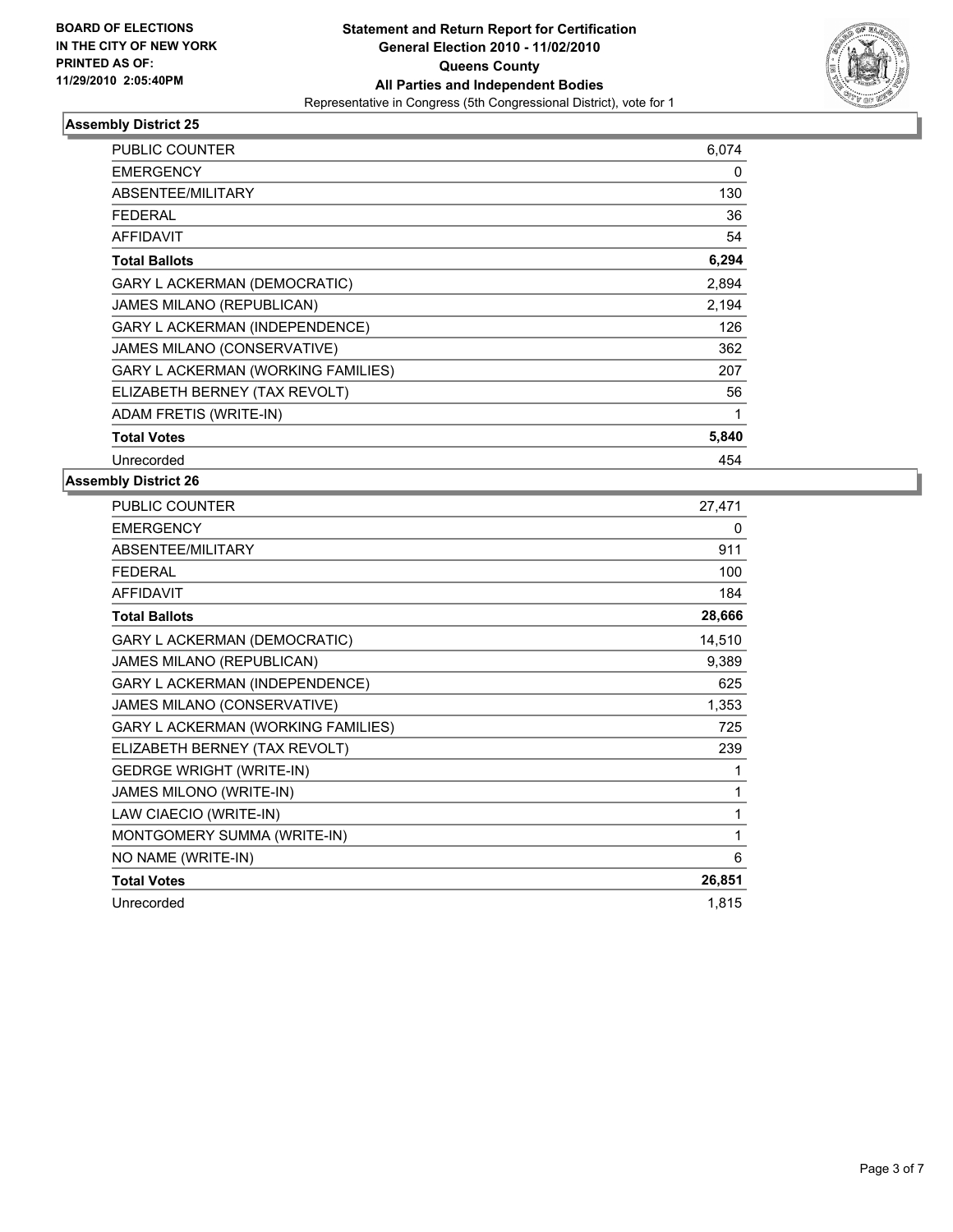

| PUBLIC COUNTER                            | 362 |
|-------------------------------------------|-----|
| <b>EMERGENCY</b>                          | 0   |
| ABSENTEE/MILITARY                         | 9   |
| FEDERAL                                   | 1   |
| <b>AFFIDAVIT</b>                          | 2   |
| <b>Total Ballots</b>                      | 374 |
| <b>GARY L ACKERMAN (DEMOCRATIC)</b>       | 169 |
| JAMES MILANO (REPUBLICAN)                 | 136 |
| <b>GARY L ACKERMAN (INDEPENDENCE)</b>     | 12  |
| JAMES MILANO (CONSERVATIVE)               | 28  |
| <b>GARY L ACKERMAN (WORKING FAMILIES)</b> | 4   |
| ELIZABETH BERNEY (TAX REVOLT)             | 3   |
| NO NAME (WRITE-IN)                        | 1   |
| <b>Total Votes</b>                        | 353 |
| Unrecorded                                | 21  |

### **Assembly District 29**

| <b>PUBLIC COUNTER</b>                     | 495 |
|-------------------------------------------|-----|
| <b>EMERGENCY</b>                          | 0   |
| ABSENTEE/MILITARY                         | 18  |
| FEDERAL                                   | 3   |
| AFFIDAVIT                                 | 14  |
| <b>Total Ballots</b>                      | 530 |
| <b>GARY L ACKERMAN (DEMOCRATIC)</b>       | 400 |
| <b>JAMES MILANO (REPUBLICAN)</b>          | 53  |
| <b>GARY L ACKERMAN (INDEPENDENCE)</b>     | 10  |
| JAMES MILANO (CONSERVATIVE)               | 12  |
| <b>GARY L ACKERMAN (WORKING FAMILIES)</b> | 12  |
| ELIZABETH BERNEY (TAX REVOLT)             | 5   |
| <b>Total Votes</b>                        | 492 |
| Unrecorded                                | 38  |

| PUBLIC COUNTER                            | 157               |
|-------------------------------------------|-------------------|
| <b>EMERGENCY</b>                          | 0                 |
| ABSENTEE/MILITARY                         | 10                |
| FEDERAL                                   | 1                 |
| <b>AFFIDAVIT</b>                          | 3                 |
| <b>Total Ballots</b>                      | 171               |
| <b>GARY L ACKERMAN (DEMOCRATIC)</b>       | 83                |
| <b>JAMES MILANO (REPUBLICAN)</b>          | 49                |
| <b>GARY L ACKERMAN (INDEPENDENCE)</b>     | 5                 |
| JAMES MILANO (CONSERVATIVE)               | $12 \overline{ }$ |
| <b>GARY L ACKERMAN (WORKING FAMILIES)</b> | 3                 |
| ELIZABETH BERNEY (TAX REVOLT)             | 1                 |
| <b>Total Votes</b>                        | 153               |
| Unrecorded                                | 18                |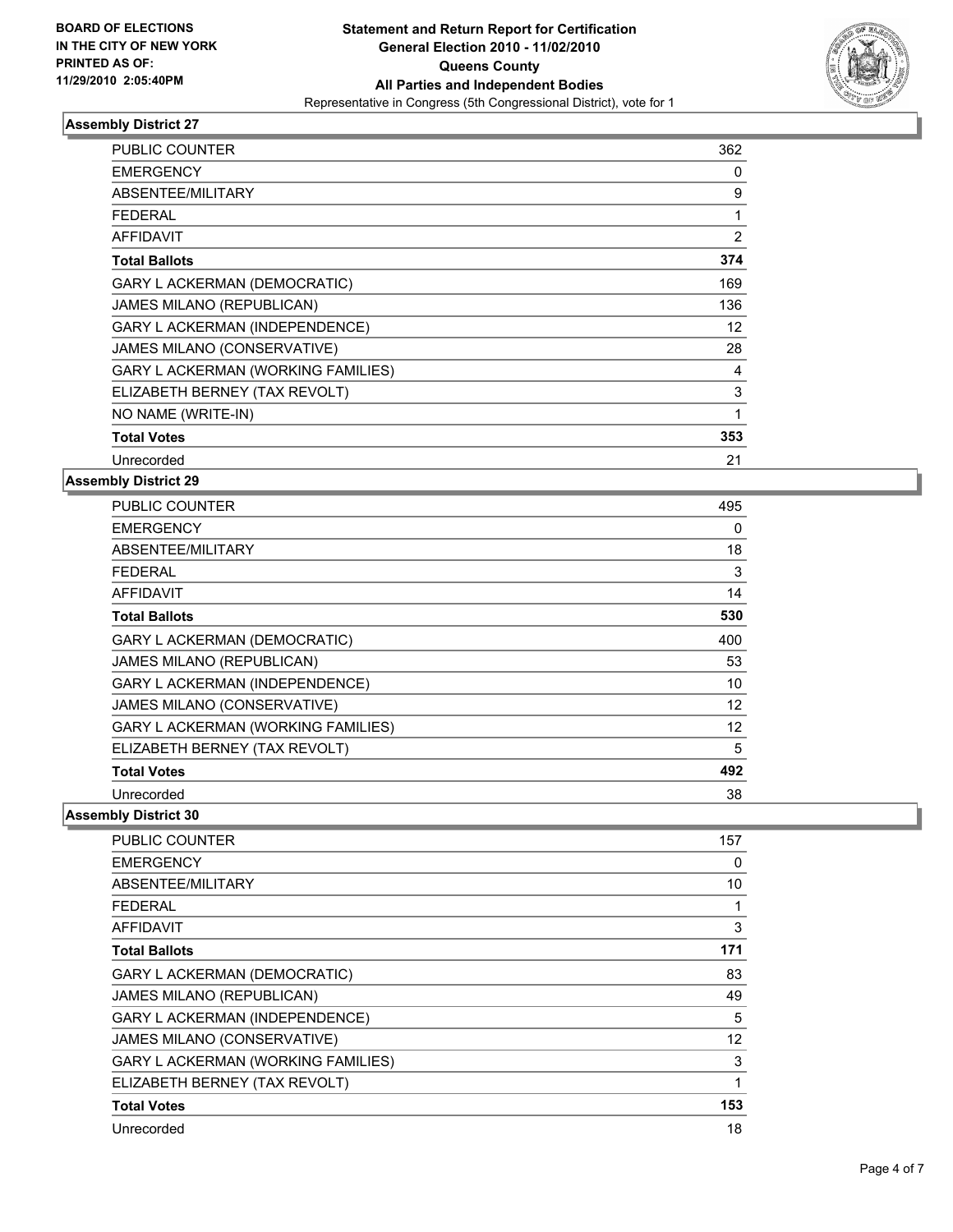

| <b>Total Votes</b>                        |   |
|-------------------------------------------|---|
| ELIZABETH BERNEY (TAX REVOLT)             | 0 |
| <b>GARY L ACKERMAN (WORKING FAMILIES)</b> | 0 |
| JAMES MILANO (CONSERVATIVE)               | 0 |
| <b>GARY L ACKERMAN (INDEPENDENCE)</b>     | 0 |
| <b>JAMES MILANO (REPUBLICAN)</b>          |   |
| <b>GARY L ACKERMAN (DEMOCRATIC)</b>       | 0 |
| <b>Total Ballots</b>                      |   |
| <b>AFFIDAVIT</b>                          | 0 |
| <b>FEDERAL</b>                            | 0 |
| ABSENTEE/MILITARY                         | 0 |
| <b>EMERGENCY</b>                          | 0 |
| <b>PUBLIC COUNTER</b>                     |   |

### **Assembly District 34**

| <b>PUBLIC COUNTER</b>                     | 993   |
|-------------------------------------------|-------|
| <b>EMERGENCY</b>                          | 0     |
| ABSENTEE/MILITARY                         | 10    |
| FEDERAL                                   | 4     |
| AFFIDAVIT                                 | 20    |
| <b>Total Ballots</b>                      | 1,027 |
| <b>GARY L ACKERMAN (DEMOCRATIC)</b>       | 704   |
| <b>JAMES MILANO (REPUBLICAN)</b>          | 103   |
| <b>GARY L ACKERMAN (INDEPENDENCE)</b>     | 9     |
| JAMES MILANO (CONSERVATIVE)               | 5     |
| <b>GARY L ACKERMAN (WORKING FAMILIES)</b> | 31    |
| ELIZABETH BERNEY (TAX REVOLT)             | 10    |
| <b>Total Votes</b>                        | 862   |
| Unrecorded                                | 165   |

| <b>PUBLIC COUNTER</b>                     | 7,104 |
|-------------------------------------------|-------|
| <b>EMERGENCY</b>                          | 0     |
| <b>ABSENTEE/MILITARY</b>                  | 171   |
| FEDERAL                                   | 47    |
| <b>AFFIDAVIT</b>                          | 84    |
| <b>Total Ballots</b>                      | 7,406 |
| GARY L ACKERMAN (DEMOCRATIC)              | 5,317 |
| <b>JAMES MILANO (REPUBLICAN)</b>          | 823   |
| <b>GARY L ACKERMAN (INDEPENDENCE)</b>     | 105   |
| JAMES MILANO (CONSERVATIVE)               | 93    |
| <b>GARY L ACKERMAN (WORKING FAMILIES)</b> | 238   |
| ELIZABETH BERNEY (TAX REVOLT)             | 53    |
| NO NAME (WRITE-IN)                        | 2     |
| <b>Total Votes</b>                        | 6,631 |
| Unrecorded                                | 775   |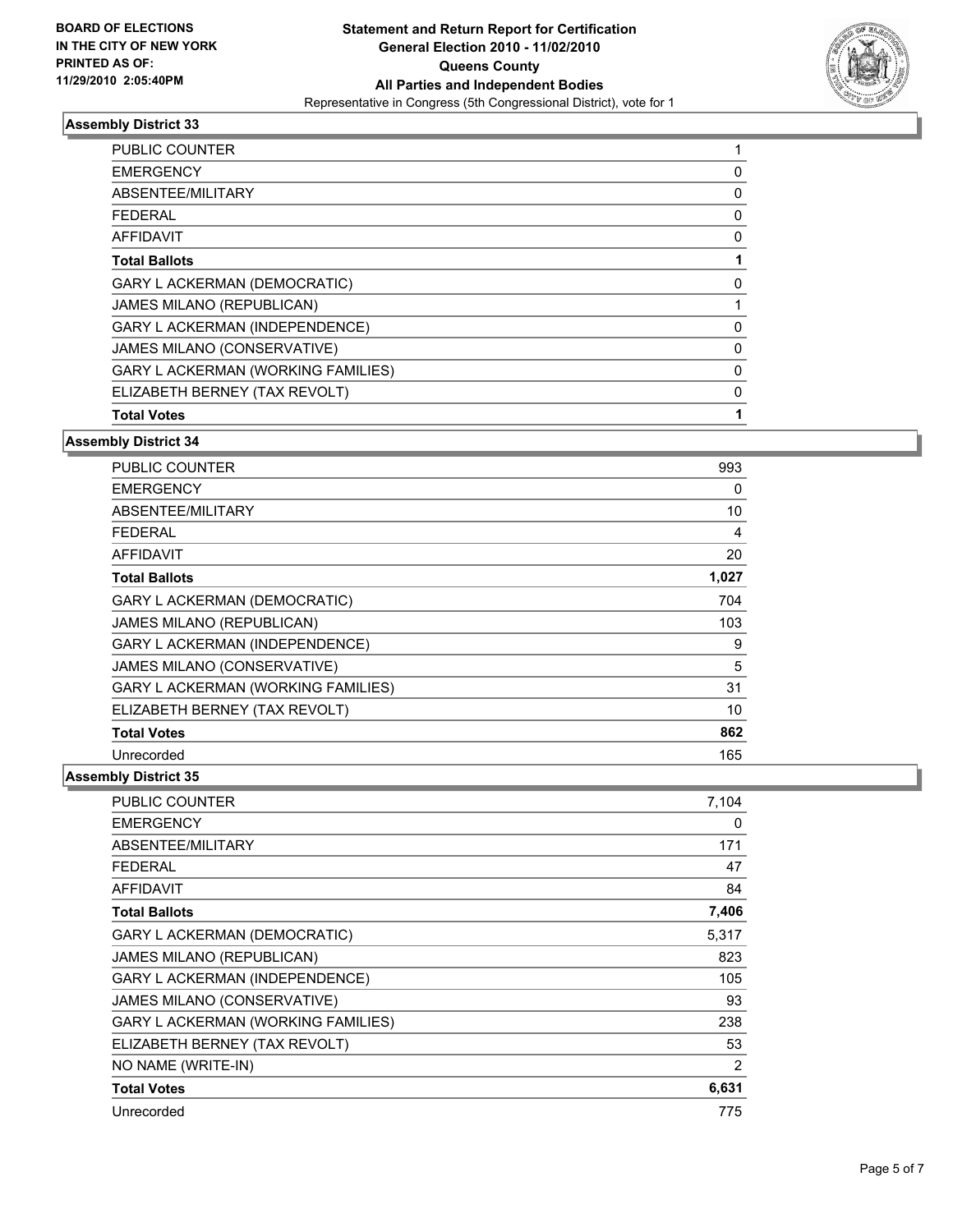

| PUBLIC COUNTER                            | 4,822          |
|-------------------------------------------|----------------|
| <b>EMERGENCY</b>                          | 3              |
| <b>ABSENTEE/MILITARY</b>                  | 39             |
| FEDERAL                                   | 29             |
| <b>AFFIDAVIT</b>                          | 56             |
| <b>Total Ballots</b>                      | 4,949          |
| <b>GARY L ACKERMAN (DEMOCRATIC)</b>       | 3,518          |
| JAMES MILANO (REPUBLICAN)                 | 484            |
| GARY L ACKERMAN (INDEPENDENCE)            | 48             |
| JAMES MILANO (CONSERVATIVE)               | 40             |
| <b>GARY L ACKERMAN (WORKING FAMILIES)</b> | 130            |
| ELIZABETH BERNEY (TAX REVOLT)             | 41             |
| NO NAME (WRITE-IN)                        | $\overline{2}$ |
| <b>Total Votes</b>                        | 4,263          |
| Unrecorded                                | 686            |